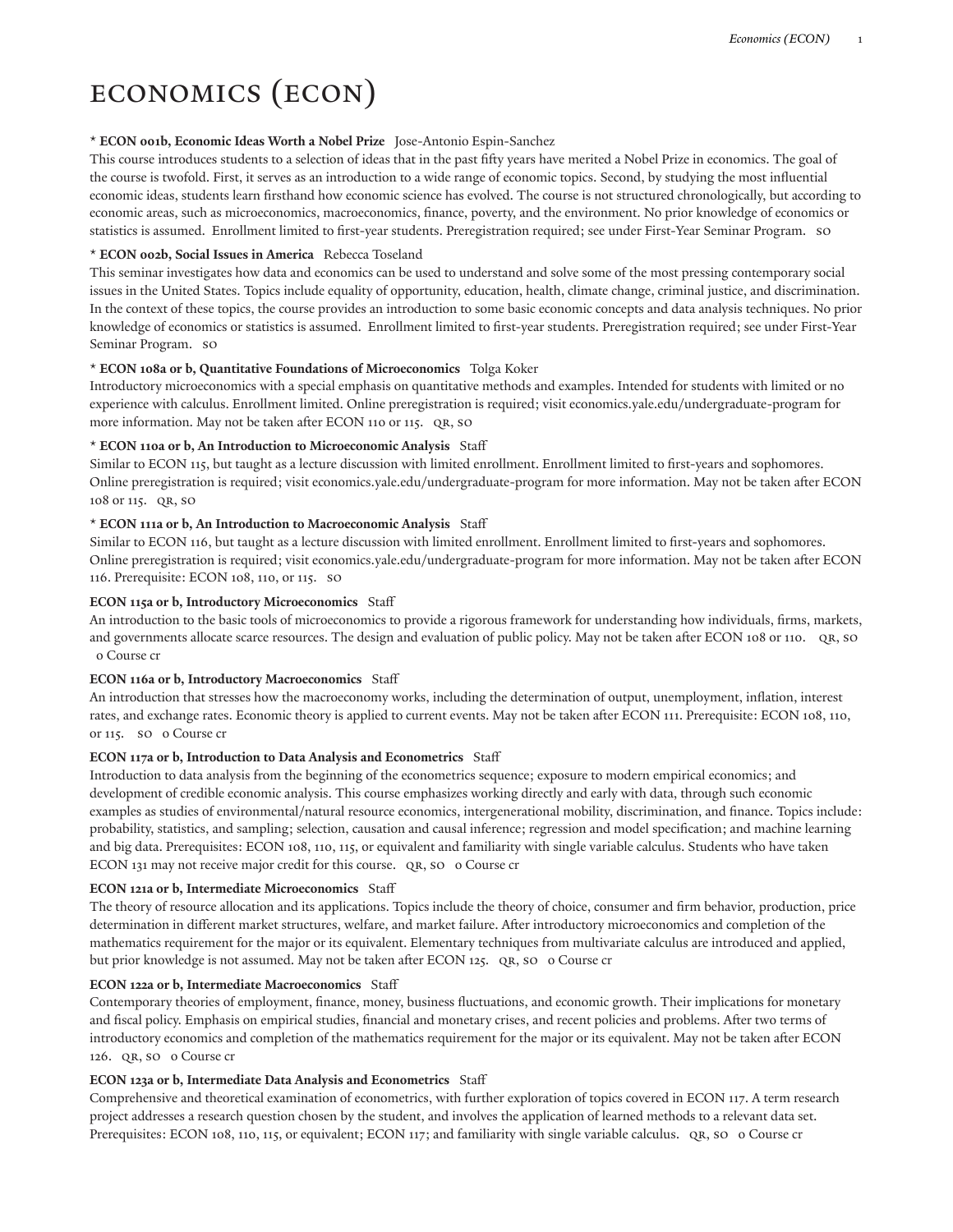## **ECON 125a, Microeconomic Theory** Staff

Similar to ECON 121 but with a more intensive treatment of consumer and producer theory, and covering additional topics including choice under uncertainty, game theory, contracting under hidden actions or hidden information, externalities and public goods, and general equilibrium theory. Recommended for students considering graduate study in economics. After introductory economics, and MATH 118 or 120 or equivalent. May not be taken after ECON 121. QR, SO o Course cr

## **\* ECON 126b, Macroeconomic Theory** Zhen Huo

Similar to ECON 122 but with a more intensive treatment of the mathematical foundations of macroeconomic modeling, and with rigorous study of additional topics. Recommended for students considering graduate study in economics. After two terms of introductory economics, and MATH 118 or 120 or equivalent. May not be taken after ECON 122. QR, SO o Course cr

# **ECON 135a, Introduction to Probability and Statistics** Staff

Foundations of mathematical statistics: probability theory, distribution theory, parameter estimation, hypothesis testing, regression, and computer programming. Recommended for students considering graduate study in economics. Prerequisites: Introductory microeconomics and MATH 118 or MATH 120 and MATH 222; or MATH 120 and MATH 225. QR, SO 0 Course cr

# **ECON 136b, Econometrics** Staff

Continuation of ECON 135 with a focus on econometric theory and practice: problems that arise from the specification, estimation, and interpretation of models of economic behavior. Topics include classical regression and simultaneous equations models; panel data; and limited dependent variables. Recommended for students considering graduate study in economics. Prerequisites: After ECON 135 or STAT 241 and 242. May not be taken concurrently with STAT 242. QR, SO 0 Course cr

# **ECON 159a / GLBL 159a, Game Theory** Staff

An introduction to game theory and strategic thinking. Ideas such as dominance, backward induction, Nash equilibrium, evolutionary stability, commitment, credibility, asymmetric information, adverse selection, and signaling are applied to games played in class and to examples drawn from economics, politics, the movies, and elsewhere. After introductory microeconomics. No prior knowledge of game theory assumed. QR, SO 0 Course cr

# **ECON 160b, Applications of Game Theory** Benjamin Polak and Joyee Deb

This is a second half of the semester class on applications of game theory. We build on the learnings from introductory game theory courses like ECON/GLBL 159 or MGT 822. The course aims to introduce important ideas and tools from game theory, and use them to answer questions in social sciences, law, and business. For instance, how can we use game theory to design sound environmental policies and formulate environmental treaties? How large should juries be, and should we require unanimous verdicts? Why do bargaining parties sometimes engage in lengthy and costly legal battles? How do sellers decide the best format for an auction to sell a good? When do we see price wars? The topics include basics of mechanism design, bargaining with incomplete information, dynamic pricing, and applications of repeated games. Prerequisite: Any introductory game theory course, e.g., ECON/GLBL 159, MGT 822 or Game Theory in the SOM Core. SO ½ Course cr

## **ECON 170a, Health Economics and Public Policy** Howard Forman

Application of economic principles to the study of the U.S. health care system. Emphasis on basic principles about the structure of the U.S. system, current problems, proposed solutions, and the context of health policy making and politics. After introductory microeconomics. SO

# **ECON 171b / AFAM 146b / EDST 271b, Urban Inequalities and Educational Inequality** Gerald Jaynes

Analysis of contemporary policy problems related to academic under performance in lower income urban schools and the concomitant achievement gaps among various racial and ethnic groups in United States K-12 education. Historical review of opportunity inequalities and policy solutions proposed to ameliorate differences in achievement and job readiness. Students benefit from practical experience and interdisciplinary methods, including a lab component with time spent in a New Haven high school. Prerequisites: Any course offered by Education Studies, or one course in history or any social science, either: Anthropology, Economics, Political Science, Psychology, Sociology. EDST 110 is preferred, although not required. SO

# **ECON 184b / GLBL 234b, International Economics** Samuel Kortum

Introduction to conceptual tools useful for understanding the strategic choices made by countries, firms, and unions in a globalized world. After two terms of introductory economics. so

# **\* ECON 185a / GLBL 237a, Global Economy** Sigridur Benediktsdottir and Aleh Tsyvinski

A global view of the world economy and the salient issues in the short and the long run. Economics of crises, fiscal policy, debt, inequality, global imbalances, climate change. The course is based on reading, debating, and applying cutting edge macroeconomic research. SO

## **ECON 186a, European Economic History, 1700–1815** Staff

European economic growth and development from the late seventeenth century through the first stages of the British industrial revolution. The role of institutional development, trade and imperialism, agricultural improvements, and industrialization. Particular attention to comparisons between Britain and other parts of Europe. After ECON 115 or 121, and ECON 116 or 122. So o Course cr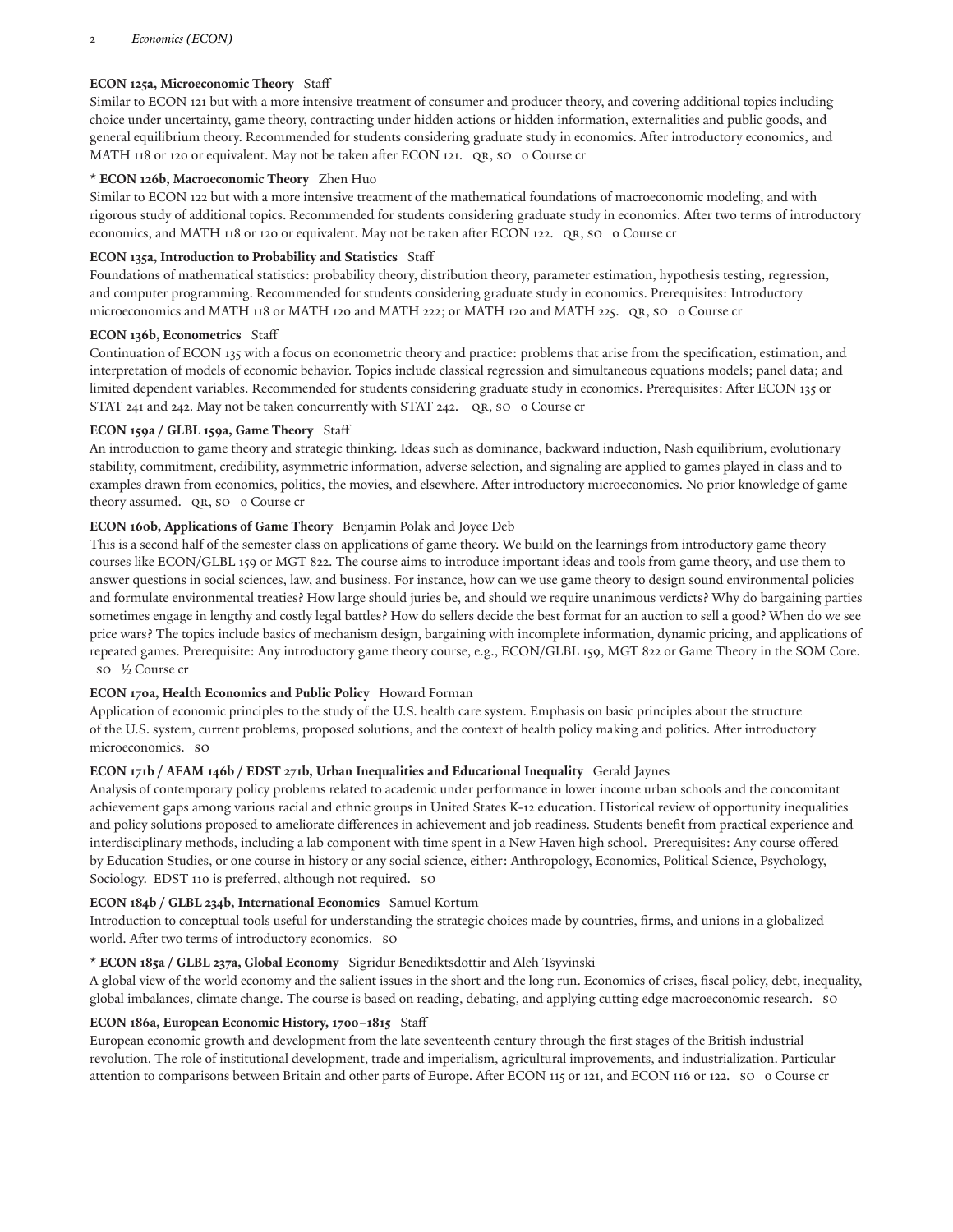## **\* ECON 209a / EP&E 313a, Economic Analysis of Law** Robin Landis

This course is intended to provide an introduction to the economic analysis of law. We examine the economic rationale(s) underlying various legal doctrines of both common law and statutory law, as well as the economic consequences of different legal doctrines. Previous coursework in economics, while helpful, is not a prerequisite for the course. SO

## **\* ECON 212a / PLSC 442a, Introduction to Political Economy** John Roemer

The course is an introduction to important economic ideas: preferences and rationality, Pareto efficiency, economic equilibrium in a capitalist economy, externalities, the role of the state, uncertainty and von Neumann-Morgenstern utility, the principle of insurance, elementary game theory (Nash equilibrium), the median voter theorem, political equilibrium with party competition, distributive justice, equality of opportunity, and Arrow's impossibility theorem. These topics are essential tools for political economists. Prerequisite: One year of calculus or intermediate microeconomics with calculus. SO

## **\* ECON 250a, Econometric Data Science** Joshua Angrist and Zachary Liscow

This course develops the theoretical knowledge and applied skills needed to understand empirical economic research and to plan and execute empirical projects. Topics include randomized trials, regression, instrumental variables, differences-in-differences, regressiondiscontinuity designs, and simultaneous equations models. Prerequisite: ECON 117. Knowledge of statistics. Econometrics builds on the basic tools of probability and statistics. This course does begin with a brief probability-statistics refresher. 0 Course cr

## **ECON 251a, Financial Economics** Staff

Introduction to the economic analysis of investment decisions and financial markets. Topics include time discounting, portfolio choice, equilibrium pricing, arbitrage, market efficiency, equity valuation, fixed-income securities, derivative pricing, and financial intermediation. Prerequisite: Introductory microeconomics. QR, SO 0 Course cr

## **ECON 265a, History of Economic Thought** Robert Dimand

The objective of this course is to give an overview of how economic analysis has developed, and an introduction to the varied ways in which some of the great economists of the past have gone about studying how the economy functions. We discuss the relevance of their theories to public policy and the role of the state, and consider the roles of pre-analytic vision, improvements in analytical technique, and external events (such as the Great Depression or Global Financial Crisis) in the development of economic analysis. Prerequisites: ECON 115 and ECON 116. SO

## **\* ECON 302b / EP&E 364b / PHIL 304b, Choice Theory and its Critics** Daniel Greco and Larry Samuelson

The aim of the course is to build up a sufficiently strong foundation in the philosophy of science to allow students to critically assess the challenge posed to the rational choice framework in social science by evidence of human irrationality. Readings are drawn from philosophy, economics (including behavioral economics), and psychology. Prerequisites: Four courses in a combination of economics, philosophy, and psychology. HU, SO

## **ECON 326b, Fundamentals of Economic Development** Kaivan Munshi

The objective of this course is to examine some of the fundamental forces that shape the process of economic development. This course is divided into three sections: (i) Market Failure: with an analysis of credit, labor, and insurance markets in developing countries. (ii) Social Response: how community networks emerge in response to market failure. We study the positive and negative consequences of this community involvement for growth and development; in the short-run and the long-run. We also provide economic foundations for the emergence of social norms and identity, as well as the dynamic inefficiencies that they can generate with economic development. (iii) Biological Response: how biological adaptation to economic conditions in the pre-modern economy can have negative consequences for nutritional status and health in developing economies. Apart from providing a particular perspective on development, an additional objective of this course demonstrates the use of economic theory in informing empirical research. Prerequisites: Intermediate Microeconomics, Introductory Econometrics and Data Analysis. Students are expected to be familiar with calculus, basic microeconomics, and basic econometrics. SO

#### **ECON 330a / EVST 340a, Economics of Natural Resources** Staff

Microeconomic theory brought to bear on current issues in natural resource policy. Topics include regulation of pollution, hazardous waste management, depletion of the world's forests and fisheries, wilderness and wildlife preservation, and energy planning. After introductory microeconomics. QR, SO 0 Course cr

#### **\* ECON 331a, The Economics of Energy and Climate Change** Staff

The essentials of energy and environmental economics, with applications. Analysis of core topics in public goods, intertemporal choice, uncertainty, decision theory, and exhaustible resources. Applications include energy security, nuclear power, the relationship between nuclear power and nuclear proliferation, and climate change. Enrollment limited. Prerequisite: two terms of introductory economics. SO 0 Course cr

#### **ECON 339b, Advance Competition Economics and Policy** Fiona Scott Morton

Limits that antitrust laws, as applied and interpreted by agencies, courts, and competitors, place on firm behavior. Economic theories underlying antitrust enforcement. Whether legal rules restricting competitive behavior increase social welfare and how they affect managerial choices. The evidence and reasoning advanced in key antitrust cases; how outcomes may affect social welfare and firm strategies. Goals and procedures of US and EU antitrust agencies. SO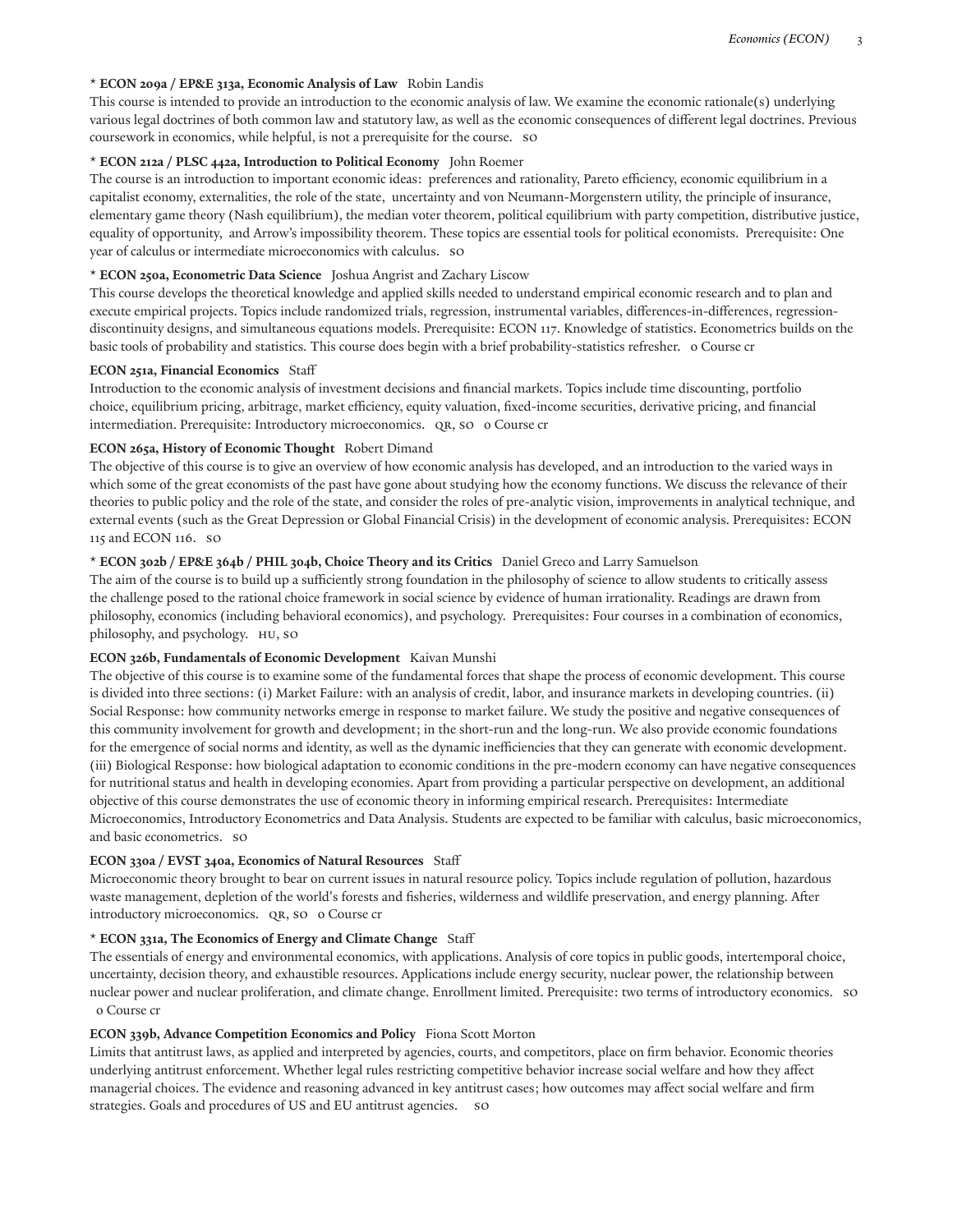## **ECON 340b / PLSC 359b, Economics and Politics of Development** Gerard Padro

This course coves recent scholarship on the political economy of development. It starts with the study of macro-historical facts and move on to micro issues, such as conflict and corruption. Prerequisite: Intermediate microeconomics and Econometrics (ECON 117 or equivalent).

## **ECON 350a, Mathematical Economics: General Equilibrium Theory** Staff

An introduction to general equilibrium theory and its application to finance and the theory of money. Recommended for students considering graduate study in economics, or a career in quantitative finance. Prerequisites: After MATH 118 or 120, and intermediate microeconomics. QR, SO 0 Course cr

# **ECON 351b, Mathematical Economics: Game Theory** Johannes Horner

Introduction to game theory and choice under uncertainty. Analysis of the role of information and uncertainty for individual choice behavior, as well as application to the decision theory under uncertainty. Analysis of strategic interaction among economic agents, leading to the theory of auctions and mechanism design. Recommended for students considering graduate study in economics. After MATH 118, 120, and intermediate microeconomics. QR, SO 0 Course cr

## **\* ECON 360b, Capital Markets** Gary Gorton

Topics related to capital markets, with emphasis on the financial crisis of 2007–2008. The design, pricing, and trading of corporate bonds, credit derivatives, and money market instruments; bond restructuring, bond ratings, and financial crises; basic tools used to address such issues, including fixed income mathematics, binomial option pricing, and swaps. Prerequisites: intermediate microeconomics and econometrics. Note: ECON 360a "Capital Markets" is cross-listed with SOM MGT 947a and has space for up to five undergraduates.

## **ECON 361b, Corporate Finance** Christopher Clayton

Financial management from inside the corporation or operating entity. Topics include capital budgeting and valuation, optimal capital structure, initial public offerings, mergers, and corporate restructuring. Cases and problem sets provide applications. Prerequisites: intermediate microeconomics and econometrics. 0 Course cr

## **ECON 363a, The Global Financial Crisis** Andrew Metrick

Comprehensive survey of the causes, events, policy responses, and aftermath of the recent global financial crisis. Study of the dynamics of financial crises in a modern economy. Prerequisite: Successful completion of a course in introductory economics. SO

## **ECON 365b / CPSC 365b, Algorithms** Staff

Paradigms for algorithmic problem solving: greedy algorithms, divide and conquer, dynamic programming, and network flow. NP completeness and approximation algorithms for NP-complete problems. Algorithms for problems from economics, scheduling, network design and navigation, geometry, biology, and optimization. Provides algorithmic background essential to further study of computer science. Either CPSC 365 or CPSC 366 may be taken for credit. Prerequisites: CPSC 202 and 223. QR

## **ECON 375b / GLBL 219b, Monetary Policy** William English

Introduction to modern macroeconomic models and how to use the models to examine some of the key issues that have faced monetary policymakers during and after the global financial crisis of 2008-2009. Prerequisites: Intermediate level macroeconomics (ECON 122 or 126) and introductory econometrics. WR, SO 0 Course cr

## **\* ECON 407a / GLBL 310a, International Finance** Ana Fieler

A study of how consumers and firms are affected by the globalization of the world economy. Topics include trade costs, the current account, exchange rate pass-through, international macroeconomic co-movement, multinational production, and gains from globalization. Prerequisite: intermediate macroeconomics or equivalent. so o Course cr

## **ECON 409b, Firms, Markets, and Competition** Philip Haile

Analysis of imperfectly competitive markets, focusing on the interactions among firm behavior, market structure, and market outcomes. Topics include oligopoly, collusion, predation, firm entry, advertising, and price discrimination as well as public policy implications of market behavior. After intermediate microeconomics or equivalent. QR, SO

#### **\* ECON 410b, The Economics of Innovation** Mitsuru Igami

Study of forces that drive the process of innovation. Creativity and creative destruction; the innovator's dilemma; incentives to innovate; competitive advantage; industry evolution; intellectual property. Use of both formal theoretical models and quantitative empirical studies, as well as descriptive studies from management strategy and economic history. Prerequisites: econometrics and intermediate microeconomics.

#### **\* ECON 411a, Economics of Uncertainty and Information** Soenje Reiche

Individual and collective choice in the presence of uncertainty and asymmetric information. Implications of such decision making for economic phenomena. Basic analytical tools for studying decisions under uncertainty. Asset markets, adverse selection, screening, signaling, moral hazard, incomplete contracts, bilateral trade with asymmetric information, and mechanism design. Prerequisites: intermediate microeconomics and econometrics. so o Course cr

## **\* ECON 412a, International Environmental Economics** Samuel Kortum

Introduction to international and environmental economics and to research that combines the two fields. Methods for designing and analyzing environmental policy when economic activity and pollution cross political borders. Effects of market openness on the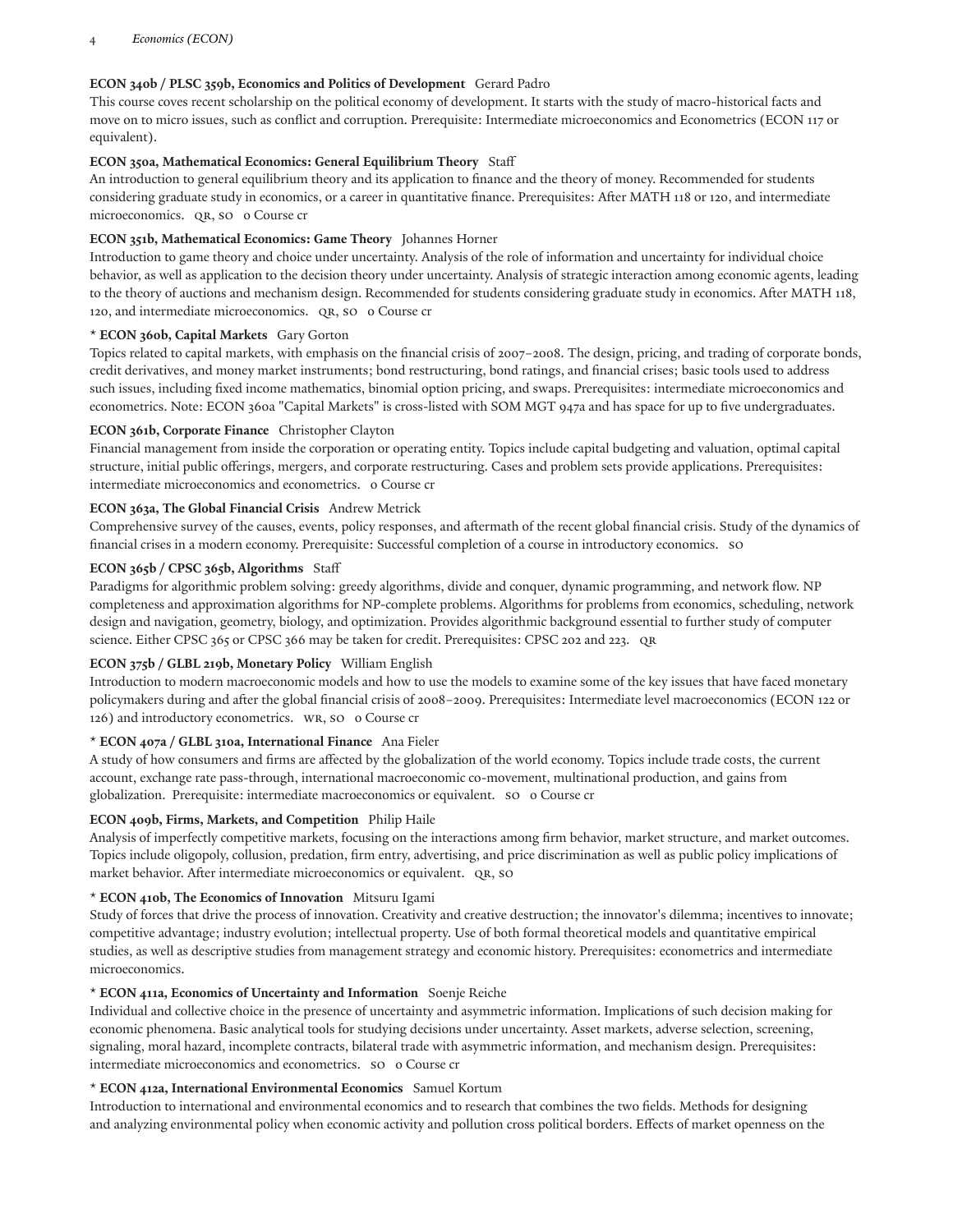environment and on environmental regulation; international economics and climate change. Prerequisites: intermediate microeconomics and econometrics. SO

## **ECON 414a, Economic Models of New Technology** Evangelia Chalioti

Analysis of firms' incentives to innovate, focusing on the effects of market power on the intensity of innovative activity. Topics include strategic investment in innovation, patent races, the diffusion of knowledge, intellectual property (IP) protection systems, IP licensing, research joint ventures, litigation, venture capital, and conflicts between IP rights and antitrust regulation. Prerequisites: intermediate microeconomics and econometrics. so o Course cr

## **ECON 417b, Computational Methods in Economics** Tony Smith

Introduction to the basic tools of numerical analysis and how to apply them to the study of economic models in a variety of subdisciplines, including macroeconomics, labor economics, industrial organization, public finance, and environmental economics. Prerequisite: intermediate microeconomics, intermediate macroeconomics, and econometrics. SO

## **ECON 419a, Financial Time Series Econometrics** Xiaohong Chen

This is an advanced course covers basic univariate and multivariate models and methods used to analyze financial and economic time series data and panel time series data. Topics include: classic linear models; serial dependence, autocorrelation in error variances (ARCH, GARCH); methods that allow for nonlinearity, tail dependence, comovements, conditional value at risk, fat-tails, nonstationarity; vector autoregressive models; factor models; Markov switching, latent factors, measurement errors, stochastic volatility; empirical asset pricing models. The aim of the course is to help students write their senior essays and start their own research in economics and finance. Prerequisites: ECON 117 and 123, or ECON 135 and 136. SO

## **ECON 424a / GLBL 308a, Central Banking** William English

Introduction to the different roles and responsibilities of modern central banks, including the operation of payments systems, monetary policy, supervision and regulation, and financial stability. Discussion of different ways to structure central banks to best manage their responsibilities. Prerequisites: Intermediate Microeconomics, Intermediate Macroeconomics, and Introductory Econometrics. SO 0 Course cr

## **ECON 425a / CPSC 455a, Economics and Computation** Yang Cai

A mathematically rigorous investigation of the interplay of economic theory and computer science, with an emphasis on the relationship of incentive-compatibility and algorithmic efficiency. Our main focus is on algorithmic tools in mechanism design, algorithms and complexity theory for learning and computing Nash and market equilibria, and the price of anarchy. Case studies in Web search auctions, wireless spectrum auctions, matching markets, and network routing, and social networks. Prerequisite: CPSC 365 or permission of the instructor. Familiarity with basic microeconomic theory is helpful but not required. QR

#### **ECON 429b, Data Analysis and Strategy** Mitsuru Igami

Study of systematic thinking about competition and strategy using key concepts of microeconomics. Analysis of data, with consideration of economic theory and statistical methods using tools in Excel and Stata. Topics include logical thinking, empirical analysis, modeling, and estimation. Prerequisite: Introductory Microeconomics; some familiarity with statistics and econometrics is helpful. SO

#### **ECON 433a, The Economics of Space** Staff

The aim of this course is to analyze the ways that geography determines economic outcomes. We discuss and analyze data on regional economic activity and how economic shocks propagate in space. We pair those data with simple models where geography plays a crucial role in the determination of economic activity and discuss how changes in this geography lead some regions to grow and economic outcomes to diverge. Various policies that affect the spatial allocation of economic activity, such as infrastructure investment, local taxes, and transfers, are analyzed Prerequisites: MATH 118, 120, or permission of instructor. SO o Course cr

## **ECON 435b, Economic Topics in Algorithms** Maximilian Schaefer

The goal of this seminar is to introduce students to algorithms commonly used in commercial applications and to the blockchain technology. Students are asked to program algorithm prototypes and to reflect on existing economic research based on the programming experience gained in the course. Prerequisites: ECON 121, ECON 117, and programming experience in R or Python. SO

#### **ECON 438a, Applied Econometrics: Politics, Sports, Microeconomics** Ray Fair

This course has an applied econometrics focus. Topics include voting behavior, betting markets, and various issues in sports. The aim of the course is to help students prepare original empirical research using econometric tools and to read empirical papers in economics and other social sciences. Students write three empirical papers. The first can be an extension of an existing article, where some of the results are duplicated and then extended. The second is similar to the first with no example provided. The third is an original paper within the range of topics covered in the course, where data are collected and analyzed using relevant econometric techniques. Prerequisites: Two courses in econometrics or statistics, or one course with special permission from the instructor. SO

#### **ECON 439b, Applied Econometrics: Macroeconomic and Finance Forecasting** Ray Fair

This course has an applied econometrics focus. The focus is on forecasting macroeconomic and financial variables. Macroeconomic forecasting concerns forecasting variables like GDP, components of GDP like consumption, investment, and imports, inflation, the unemployment rate, interest rates, the government deficit, and exchange rates. There are various forecasting methods, some purely statistical time series techniques and some using economic theory. We consider both. Financial forecasting is more problematic, since changes in asset prices may be roughly unpredictable. We also examine topics like momentum forecasting to see if some asset prices are predictable. Prerequisites: Two courses in econometrics or statistics, or one course with special permission from the instructor. SO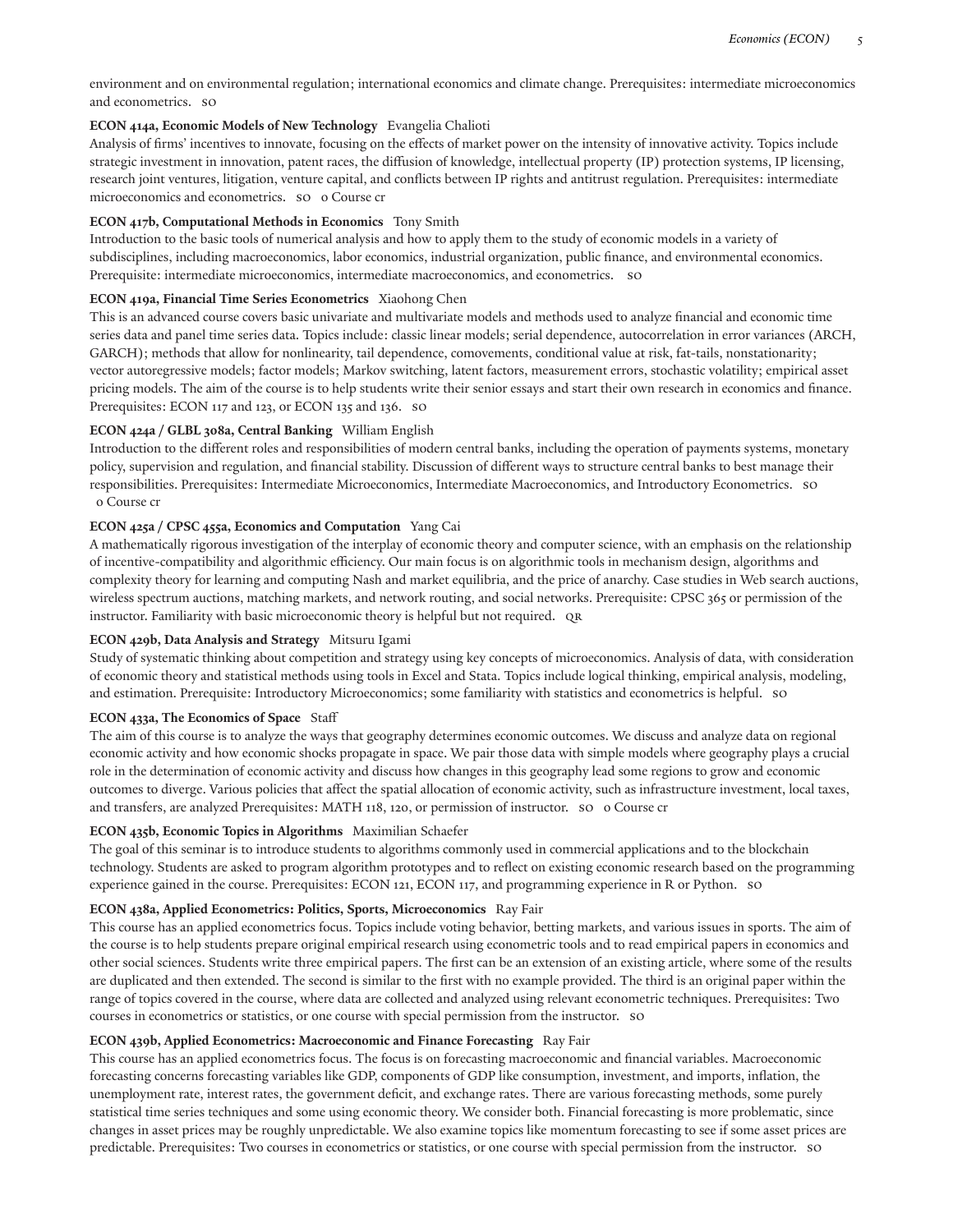# **\* ECON 444a, Market Inefficiencies and the Limits of Arbitrage** Michael J Pascutti

The role of hedge funds in the United States financial markets and hedge fund behavior; understanding what hedge funds do, why they exist, and how they are different from other investment vehicles. Study of investment strategies that provide opportunity and risk for investors and study of academic papers analyzing (risky) arbitrage strategies. Prerequisite: intermediate microeconomics and econometrics. so o Course cr

# **\* ECON 445b, The U.S. Banking System** Michael J Pascutti

The special functions of banks in the U.S. economy. The benefits but fragile nature of the banking system. Prerequisites: intermediate macroeconomics, microeconomics, and econometrics. SO

# **\* ECON 449a / EP&E 244a / PLSC 374a, The Economic Analysis of Conflict** Gerard Padro

In this course we apply microeconomic techniques, theoretical and empirical, to the analysis of internal violent conflict, including civil wars, terrorism and insurgencies, its causes and consequences. Topics include forced migration, ethnic conflict, long-term consequences of war and individual choices to participate in violence. Readings comprise frontier research papers and students will learn to critically engage with cutting-edge research designs. Prerequisites: Intermediate econometrics SO

# **\* ECON 450b, Investment Analysis** Alex Hetherington and Chivetta Amelia

Examination of investment management in theory and practice. Discussion of asset allocation, investment strategy, and manager selection from the perspective of an institutional investor. Focus on the degree of market efficiency and opportunity for generating attractive returns. SO

# **\* ECON 451a, Economics of Blockchains** Dirk Bergemann

In recent years, cryptocurrencies and blockchains have seen broad experimentation and adoption across many areas in the modern economy. However, the foundations of blockchains can be traced back to many classical results in the study of incentives and distributed systems, such as in economics, cryptography, and computer science. This seminar aims to introduce students to the theoretical underpinning of blockchain technology and help develop skills in economic analysis. We cover the related literature and more recent developments and applications such as Bitcoin, decentralized exchanges, and smart contracts. We explore this novel field through the lens of mechanism design, i.e., aligning the incentives of strategic agents to induce desirable outcomes in an economic system. Prerequisites: ECON 121, ECON 159, or ECON 351. Exposure to computer science is not required, but highly recommended.

# **\* ECON 456a, Private Equity Investing** Michael Schmertzler

A case-oriented study of principal issues and investment types found in substantial private equity portfolios. Discussion of enterprise valuation, value creation, business economics, negotiation, and legal structure, based on primary source materials and original cases. Prerequisite: ECON 251 or ECON 252 or ECON 255. SO

## **\* ECON 458b, The Economics of Population** Timothy Guinnane

An overview of some basic demographic methods such as the life table and age-standardized rates, followed by consideration of the core topics in economic demography: fertility, mortality, and migration, along with their connections to the economy and economic development. The course is largely based on reading and discussion of journal articles. Prerequisites: Introductory Econometrics and Intermediate Microeconomics. SO

# **\* ECON 461b, Economics, Addiction, and Public Policy** Jody Sindelar

Smoking, alcoholism, illicit drugs, and obesity studied from economic and policy perspectives. Focus on causes of and solutions to problems. After introductory microeconomics. so

# **\* ECON 463b / BENG 403b, The Economics and Science of Medicine** Gregory Raskin and Yashodhara Dash

This multidisciplinary class is an exploration of the background of today's bestselling medicines, their huge commercial impact, and the companies that created them. It focuses on the most compelling aspects of drug development and company formation in the context of topical issues like cancer treatment, gene editing, stem cell therapy, the opioid epidemic, and drug pricing controversies. Prerequisite: Introductory or intermediate microeconomics, introductory or intermediate Biology, Molecular Biology, Chemistry or Biomedical Engineering. SO

# **\* ECON 465b / EP&E 224b / GLBL 330b, Debating Globalization** Ernesto Zedillo

Facets of contemporary economic globalization, including trade, investment, and migration. Challenges and threats of globalization: inclusion and inequality, emerging global players, global governance, climate change, and nuclear weapons proliferation. Prerequisite: background in international economics and data analysis. Preference to seniors majoring in Economics or EP&E. SO RP

# **\* ECON 467a / GLBL 307a, Economic Evolution of the Latin American and Caribbean Countries** Ernesto Zedillo

Economic evolution and prospects of the Latin American and Caribbean (LAC) countries. Topics include the period from independence to the 1930s; import substitution and industrialization to the early 1980s; the debt crisis and the "lost decade"; reform and disappointment in the late 1980s and the 1990s; exploration of selected episodes in particular countries; and speculations about the future. Prerequisities: intermediate microeconomics and macroeconomics. SO

# **\* ECON 471b / EP&E 297b, Topics in Cooperative Game Theory** Pradeep Dubey

The theory and applications of cooperative games. Topics include matching, bargaining, cost allocation, market games, voting games, and games on networks. Prerequisite: intermediate microeconomics.